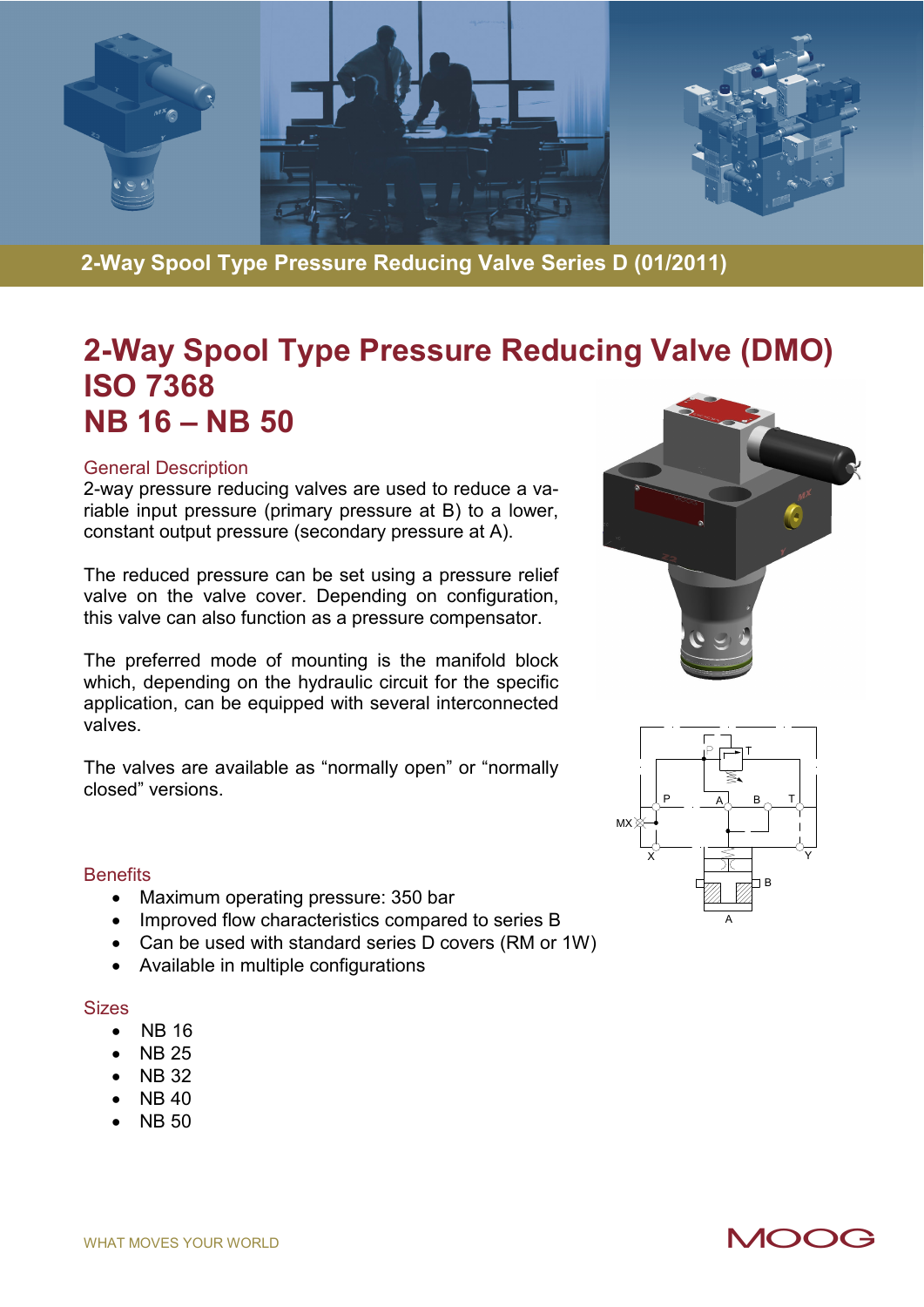#### Operating Principle

A DMO type pressure reducing valve is a spool type valve without an effective surface in port B. The effective surfaces in port C and in operational port A are of equal size (surface ratio 1:1). The flow direction is from B to A.

As port B is pressurized, oil will flow from B to A. As the pressure in port A approaches the set pressure value of the limiting valve, the spool will move towards the closed position throttling the oil flow. As the pressure in port A exceeds the set pressure value, the spool will close port A and the oil flow will be interrupted.

Depending on the hydraulic circuit and the adaptation of suitable standard covers; a DMO type valve can also be used, for example, in flow-control functions as a pressure compensator.



Pilot Valve DBD

#### **Specification**

| <b>General data</b>                        | Value                    | <b>Unit</b>        | <b>Specification</b>                     |            |                      |           |                                                                                                                                                      |  |
|--------------------------------------------|--------------------------|--------------------|------------------------------------------|------------|----------------------|-----------|------------------------------------------------------------------------------------------------------------------------------------------------------|--|
| Mode of Construction                       |                          |                    | 2-Way Spool Type Pressure Reducing Valve |            |                      |           |                                                                                                                                                      |  |
| Type                                       | $\overline{\phantom{0}}$ |                    | DMO (Manual Pressure Adjustment)         |            |                      |           |                                                                                                                                                      |  |
| Design                                     | ۳                        | $\blacksquare$     | Cartridge Valve                          |            |                      |           |                                                                                                                                                      |  |
| Mounting style                             |                          |                    | <b>Manifold Cartridge Mounting</b>       |            |                      |           |                                                                                                                                                      |  |
| Nominal size                               | <b>NB</b>                |                    | 16                                       | 25         | 32                   | 40        | 50                                                                                                                                                   |  |
| Mounting dimensions<br>according ISO 7368- |                          |                    | BA-06-2-A                                | BB-08-2-A  | <b>BC-09-2-A</b>     | BD-10-2-A | <b>BE-11-2-A</b>                                                                                                                                     |  |
| Mounting position                          | $\overline{a}$           | $\blacksquare$     | Any                                      |            |                      |           |                                                                                                                                                      |  |
| <b>Flow Direction</b>                      |                          | -                  | $B \rightarrow A$                        |            |                      |           |                                                                                                                                                      |  |
| Operating pressure                         | max.                     | MPa                | 35                                       |            |                      |           |                                                                                                                                                      |  |
| Ambient temperature                        | min.                     | $^{\circ}$ C       | $-30$                                    |            |                      |           |                                                                                                                                                      |  |
| range                                      | max.                     | $^{\circ}C$        | $+80$                                    |            |                      |           |                                                                                                                                                      |  |
| Seals* for<br>hydraulic fluids             |                          |                    | FKM+PU<br><b>FKM</b><br><b>NBR</b>       |            | HFD-hydraulic fluids |           | → M-DMO, hydraulic fluids on mineral oil basis<br>→ V-DMO, hydraulic fluids on mineral oil basis,<br>> N-DMO, hydraulic fluids on mineral oil basis, |  |
|                                            |                          |                    | $-30$ to $+80$                           | <b>NBR</b> | HFC-hydraulic fluids |           |                                                                                                                                                      |  |
| Hydraulic fluid<br>temperature range       |                          | $^{\circ}$ C       | $-10$ to $+80$                           | $FKM + PU$ |                      |           |                                                                                                                                                      |  |
|                                            | min.                     | mm <sup>2</sup> /s | 2,8                                      |            |                      |           |                                                                                                                                                      |  |
| Viscosity range                            | max.                     | mm <sup>2</sup> /s | 380                                      |            |                      |           |                                                                                                                                                      |  |
| Operating viscosity                        |                          | mm <sup>2</sup> /s | 15 to 45                                 |            |                      |           |                                                                                                                                                      |  |
| <b>Cleanliness</b><br>to ISO-Code          | max.                     |                    | ISO 4406 (C) class 20/18/15              |            |                      |           |                                                                                                                                                      |  |

\* PU: Polyurethane; FKM: Fluorosilicone rubber (Viton®); NBR Nitrile rubber (Buna N); Other hydraulic fluids on request



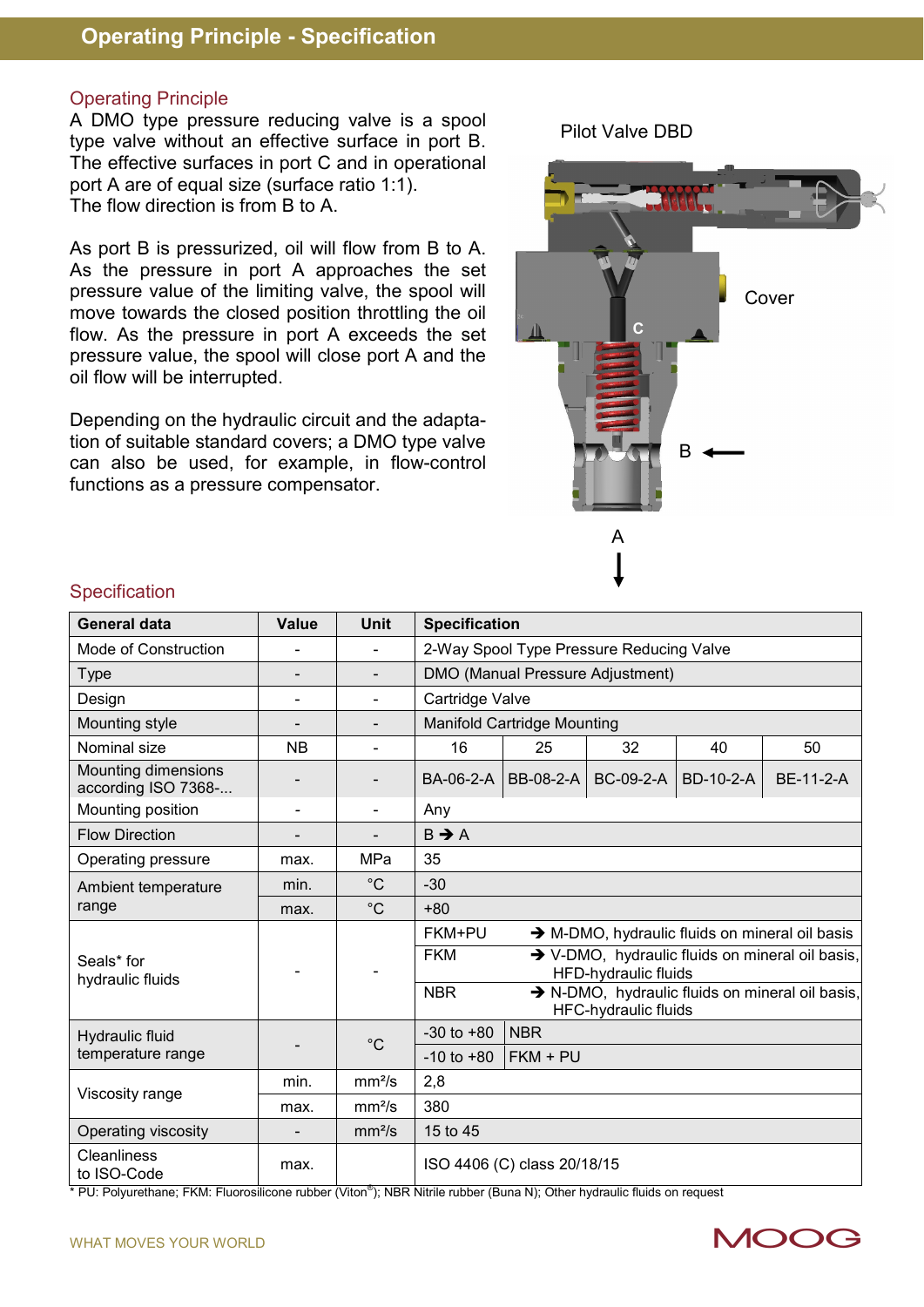### Basic Configuration

- 
- Standard RM cover  $\overline{ }$  Standard RM cover<br>
 Pilot oil supplied over port X - Pilot oil supplied over port X<br>
- Pilot oil supplied over port X<br>
- Pilot oil tap on port A<br>
- Pilot oil tap on port A
- 
- Without sandwich cover (max 3 bar spring)<br>- NB 16 to NB 40
- 

# **(1) Pressure reducing valve (2) Pressure reducing valve**

- 
- 
- 
- Pilot oil tap on port A<br>- With sandwich cover for 8 bar spring
- $-$  NB 16 to NB 40 (NB 50 with 3 bar spring)



- Standard 1W cover  **Standard RM cover** Standard RM cover
- Pilot oil supplied over 2-way flow controller Pilot oil supplied over 2-way flow controller
- Pilot oil tap on port B Pilot oil tap on port B
- 
- 
- NB 16 to NB 50<br>- Higher flow rates possible compared to configurations (1) and (2)





#### **(3) Pressure reducing valve (4) Pressure compensator valve (upon request)**

- 
- 
- 
- Y port connected to tank Y port as pressure load tap downstream of the<br>- NB 16 to NB 50<br>- Y port as pressure load tap downstream of the
	- NB 16 to NB 40 (NB 50 with sandwich cover)



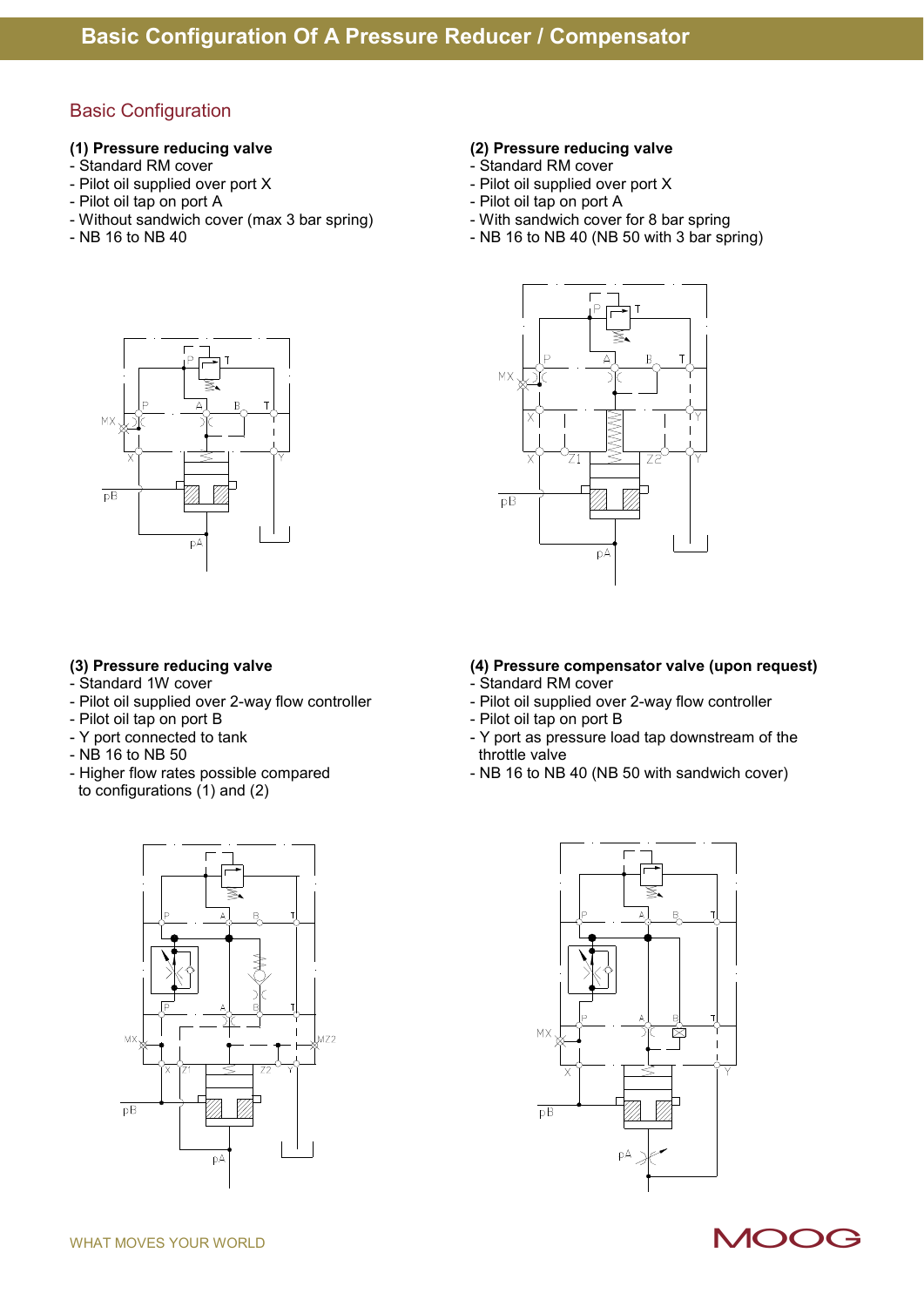#### Characteristic Curves

Conditions: system pressure 350 bar, oil temperature 40  $^{\circ}$ C, oil viscosity 32 cSt (Blue = performance limit with 3 bar spring, Red = performance limit with 8 bar spring)







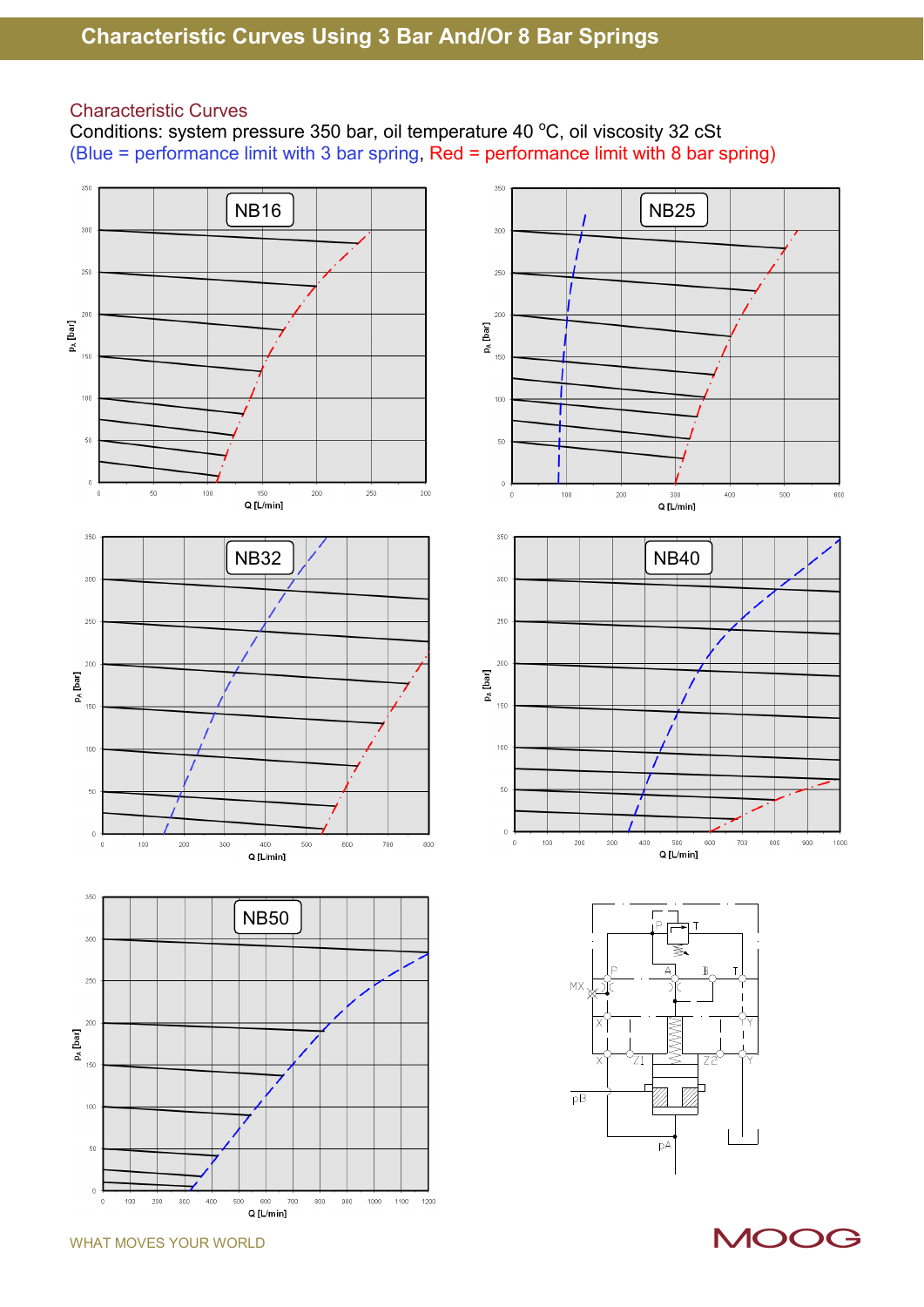#### Characteristic Curves

Conditions: system pressure 350 bar, oil temperature 40 °C, oil viscosity 32 cSt (Red = performance limit with 0,5 bar spring)

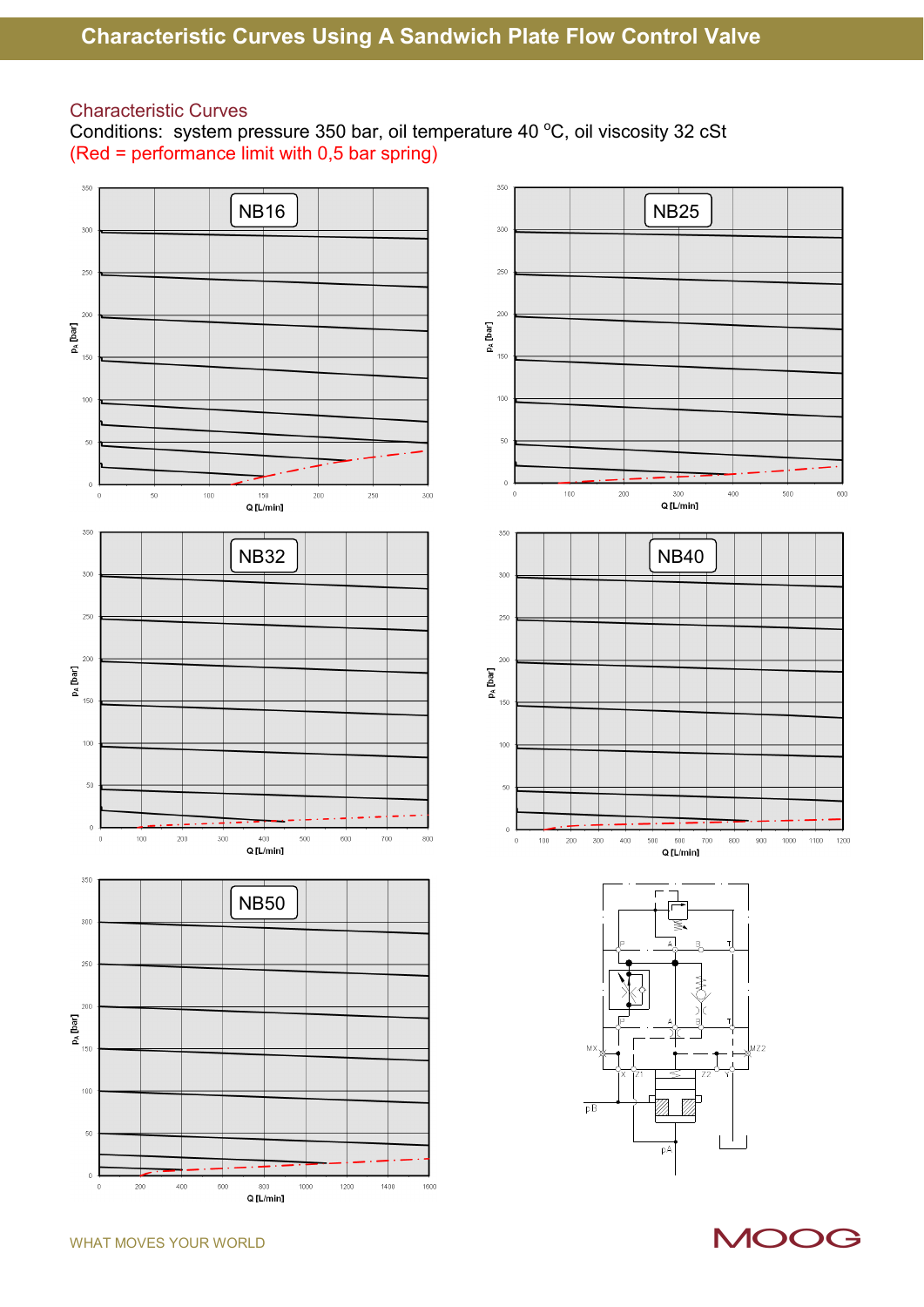#### **Dimensions**



|                                         | <b>NB 16</b>                 | <b>NB 25</b>                 | <b>NB32</b> | <b>NB 40</b> | NB 50 <sup>2)</sup> |
|-----------------------------------------|------------------------------|------------------------------|-------------|--------------|---------------------|
| $H1$ [mm]                               | 82                           | 87                           | 92          | 106          | $166^{3}$           |
| $H2$ [mm]                               | 35                           | 40                           | 45          | 60           | $120^{3}$           |
| $H3$ [mm]                               | 23                           | 22                           | 26          | 39           | $99^{3}$            |
| $H4$ [mm]                               | $\qquad \qquad \blacksquare$ | $\overline{\phantom{0}}$     | 27          | 30           | $90^{3}$            |
| $H5$ [mm]                               | 47                           | 52                           | 57          | 72           | $182^{3}$           |
| $B1$ [mm]                               | $80^{1}$                     | 85                           | 102         | 125          | 140                 |
| <b>B2</b> [mm]                          | 65                           | 85                           | 102         | 125          | 140                 |
| $L1$ [mm]                               | 9,5                          | 13,5                         | 16          | 20           | 20                  |
| $L2$ [mm]                               | 9,5                          | 13,5                         | 16          | 20           | 20                  |
| $L3$ [mm]                               | 7                            | 23,5                         | 32          | 43,5         | 51                  |
| $L4$ [mm]                               | 16,25                        | 26,25                        | 34,65       | 46,25        | 53,75               |
| $L5$ [mm]                               | $\overline{\phantom{0}}$     | $\qquad \qquad \blacksquare$ | 3,5         | 4,5          | 4,5                 |
| Plugs MX                                | $\overline{\phantom{a}}$     | $\overline{\phantom{0}}$     | G 1/8"      | G 1/4"       | G 1/4"              |
| <b>Mounting Screws</b><br>ISO 4762-12.9 | M8x35                        | M12x40                       | M16x50      | M20x70       | M20x130             |
| <b>Tightening Torque [Nm]</b>           | 30                           | 100                          | 300         | 550          | 550                 |
| Weight [kg]                             | 2,9                          | 3,9                          | 5,5         | 9,6          | 20,7                |

 $\frac{1}{2}$  Dimension B1 is larger than specified by ISO 7368

<sup>2)</sup> NB50 delivered standard with sandwich cover (H1=166 mm)

 $3)$  For NB50 with 0,5 bar spring subtract 60 mm from dimension given

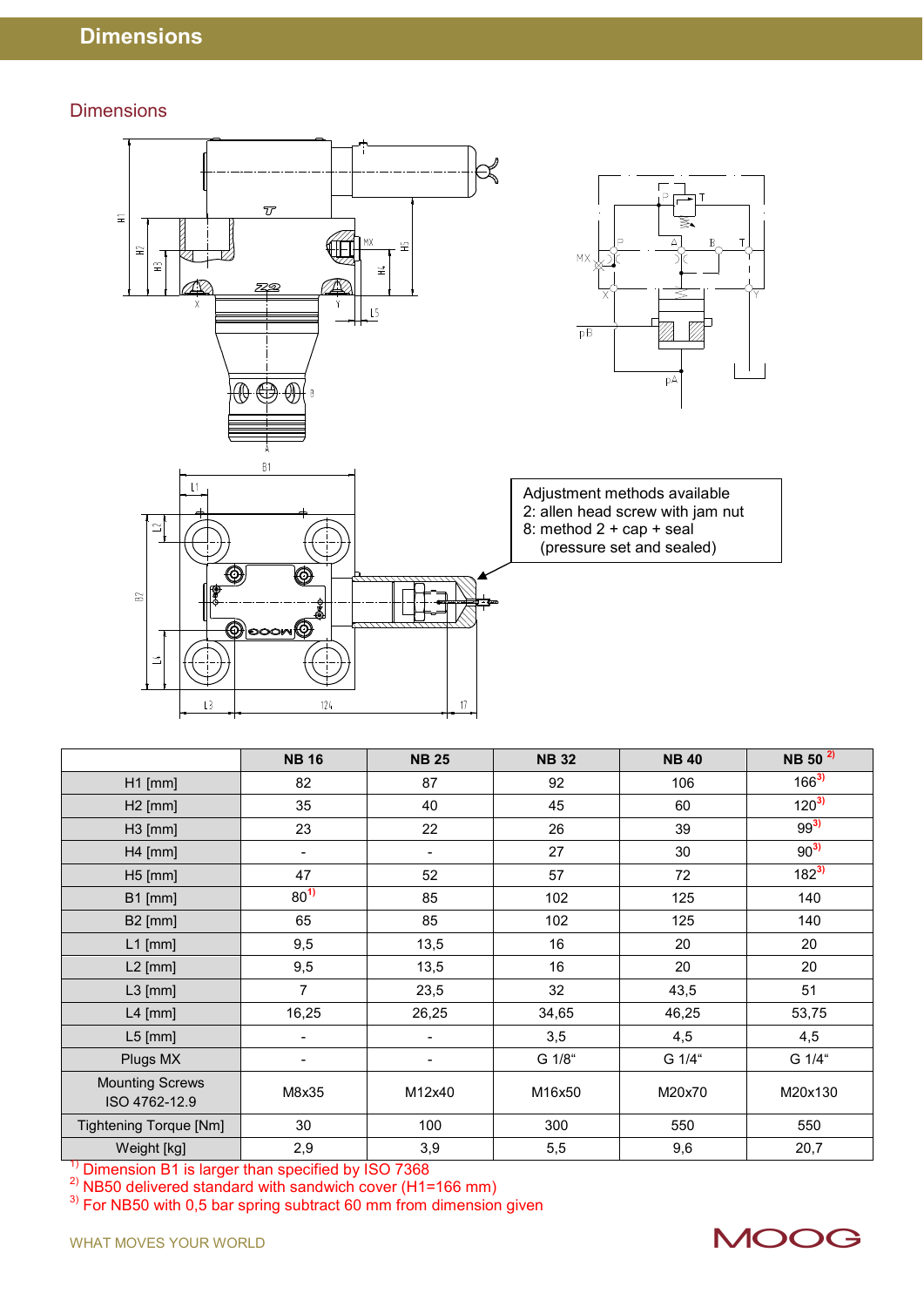## **Options**

Option: Sandwich cover for 8 bar spring NB16...NB40 (NB50 using max. 3 bar spring)



|                | <b>NB 16</b> | <b>NB 25</b> | <b>NB32</b> | <b>NB40</b> | <b>NB 50</b> |
|----------------|--------------|--------------|-------------|-------------|--------------|
| $H1$ [mm]      | 30           | 40           | 70          | 90          | 60           |
| <b>B1</b> [mm] | 80           | 85           | 102         | 125         | 140          |
| <b>B2</b> [mm] | 65           | 85           | 102         | 125         | 140          |
| $L1$ [mm]      | 9,5          | 13,5         | 16          | 20          | 20           |
| $L2$ [mm]      | 9,5          | 13,5         | 16          | 20          | 20           |
| Weight [kg]    | 0,9          | 2            | 4,8         | 9,3         | 7,2          |
|                |              |              |             |             |              |

## Option: 2-way flow control (NB06) using a sandwich plate (weight 1,25 kg)



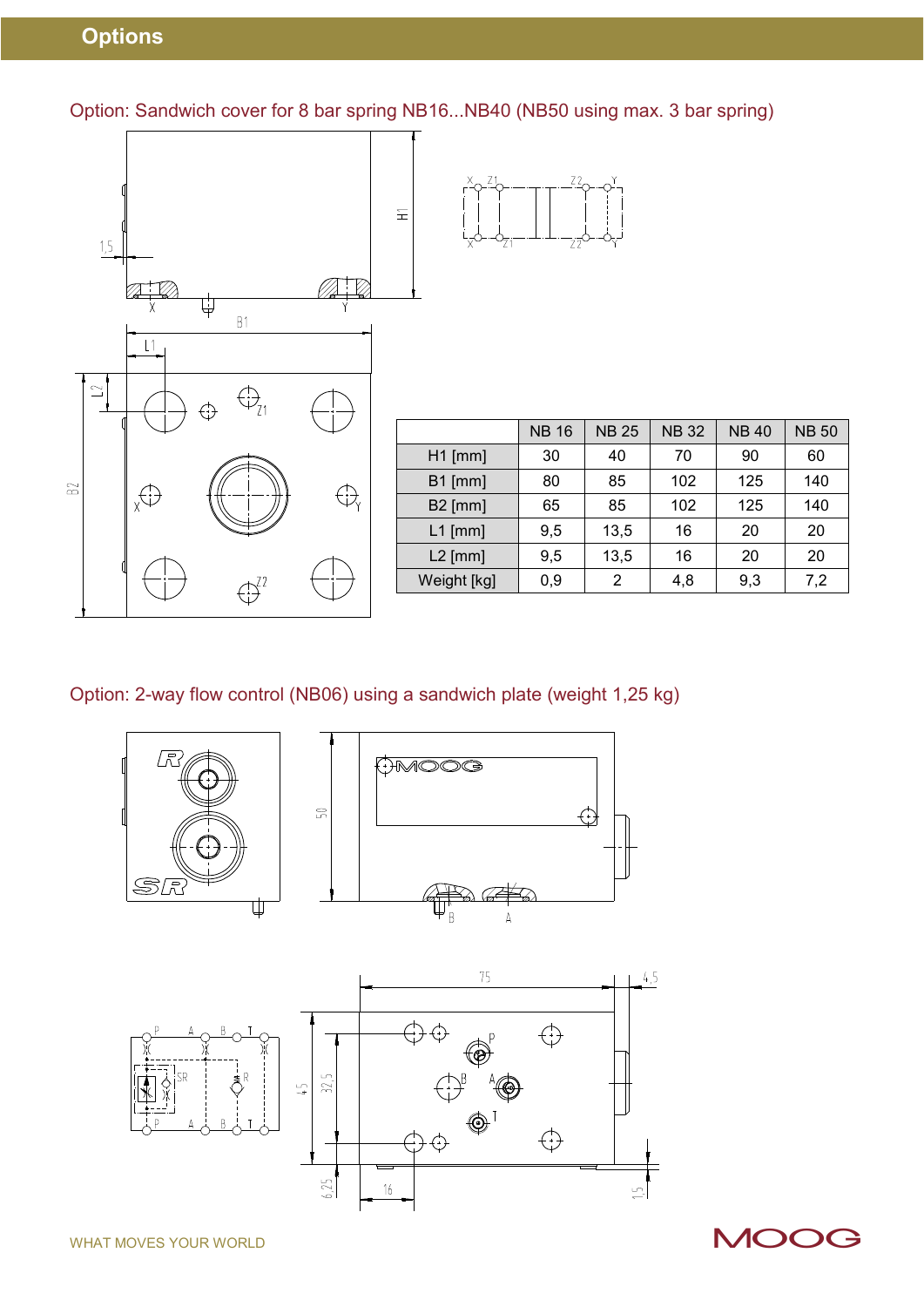#### Alternative configurations for pilot valves that do not use port A.

It is recommended that pilot valves with no connection to port A be used in combination with a sandwich plate (P connected to A).

# Standard: Alternative:



Moog DB pilot valve + RM cover DB pilot valve + sandwich cover + RM cover



Valve configurations using a flow control sandwich plate, regardless of pilot valve; do not require any special sandwich plates.

#### Option: Sandwich cover (NB06) with connections from P and A (weight 0,7 kg)



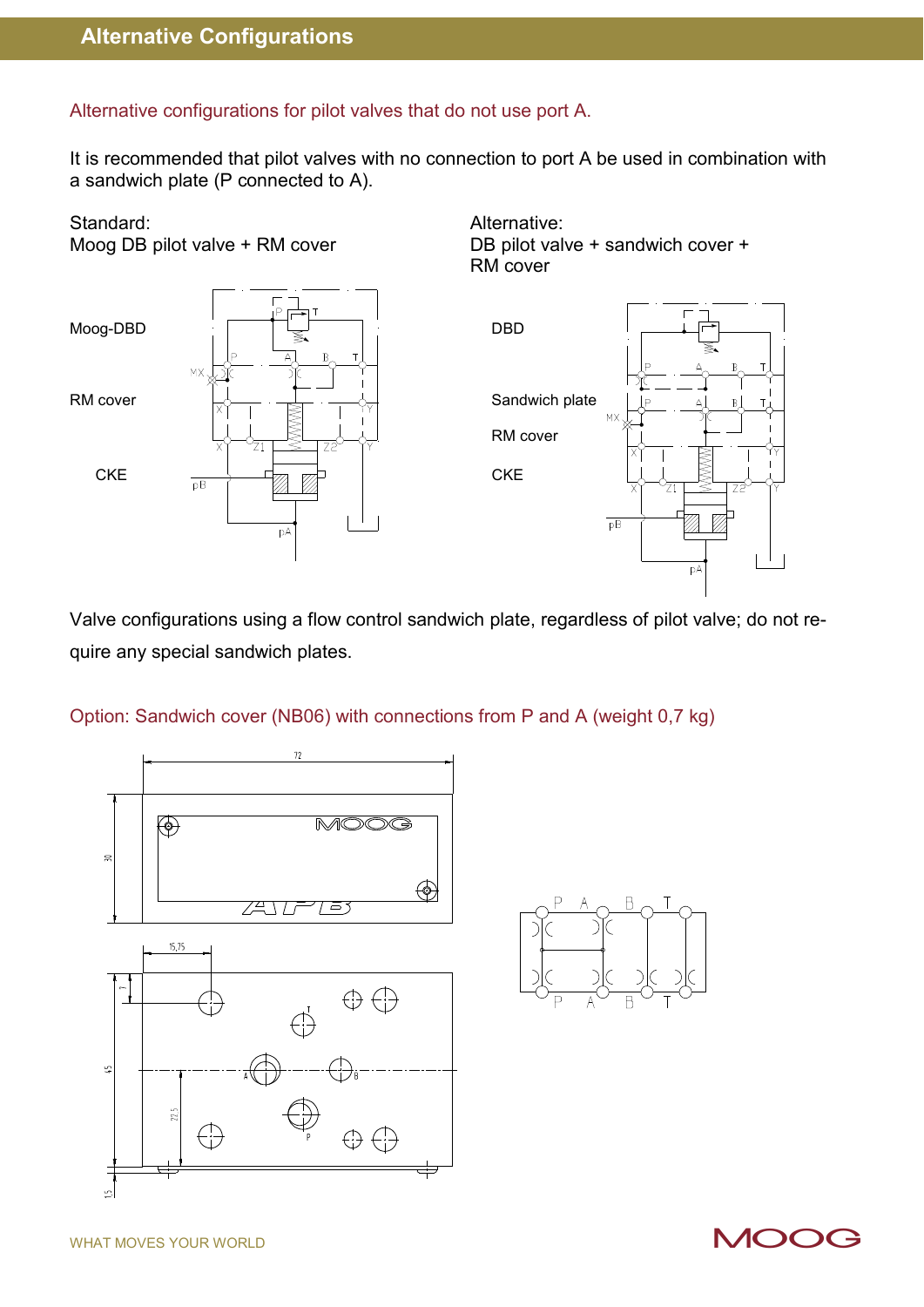#### Ordering Information

| <b>MO</b><br>Е<br>40<br>M<br>D                                                      | D | 6<br>L | M | X               | $\overline{2}$                   | G |                                                                      |                                               |
|-------------------------------------------------------------------------------------|---|--------|---|-----------------|----------------------------------|---|----------------------------------------------------------------------|-----------------------------------------------|
|                                                                                     |   |        |   |                 |                                  |   |                                                                      |                                               |
| <b>Seal material</b>                                                                |   |        |   | <b>Options</b>  |                                  |   |                                                                      |                                               |
| M FPM/FKM + PUR                                                                     |   |        |   |                 |                                  |   |                                                                      | example: A10 = 1,0 orifice in port A of cover |
|                                                                                     |   |        |   |                 |                                  |   |                                                                      | example: B12 = 1,2 orifice in port B of cover |
| <b>Valve type</b>                                                                   |   |        |   |                 |                                  |   |                                                                      | EP_ Pressure setting (adjustment 8 only)      |
| Pressure valve<br>D                                                                 |   |        |   |                 |                                  |   |                                                                      | MC With flow control valve sandwich cover     |
|                                                                                     |   |        |   |                 |                                  |   |                                                                      |                                               |
| <b>Valve function</b>                                                               |   |        |   |                 |                                  |   |                                                                      |                                               |
| KO Pressure compensator, manual adjust                                              |   |        |   |                 | <b>Spring pilot valve</b>        |   |                                                                      |                                               |
| MO Pressure reducing valve, manual adjust                                           |   |        |   | B               | 70 bar                           |   |                                                                      |                                               |
|                                                                                     |   |        |   | E               | 175 bar                          |   |                                                                      |                                               |
| <b>Mounting</b>                                                                     |   |        |   |                 | G 245 bar                        |   |                                                                      |                                               |
| E   Manifold mounting                                                               |   |        |   |                 | K 350 bar                        |   |                                                                      |                                               |
|                                                                                     |   |        |   |                 |                                  |   |                                                                      |                                               |
| <b>Size</b>                                                                         |   |        |   |                 |                                  |   |                                                                      |                                               |
| 16 NB16                                                                             |   |        |   |                 |                                  |   |                                                                      |                                               |
| 25 NB25                                                                             |   |        |   |                 | Adjustment                       |   |                                                                      |                                               |
| 32 NB32                                                                             |   |        |   | $\overline{2}$  |                                  |   | Allen head screw with jam nut                                        |                                               |
| 40 NG40                                                                             |   |        |   | 8               |                                  |   | Same as 2, with cap + safety                                         |                                               |
| 50 NG50                                                                             |   |        |   |                 |                                  |   |                                                                      |                                               |
|                                                                                     |   |        |   |                 |                                  |   |                                                                      |                                               |
| Serial number                                                                       |   |        |   |                 |                                  |   |                                                                      |                                               |
| D                                                                                   |   |        |   |                 |                                  |   |                                                                      |                                               |
|                                                                                     |   |        |   |                 | <b>Pilot oil supply</b>          |   |                                                                      |                                               |
| <b>Spring</b>                                                                       |   |        |   |                 |                                  |   | X   X and Y through mounting surface                                 |                                               |
| $R^{1)}$ 0.5 bar                                                                    |   |        |   |                 |                                  |   |                                                                      |                                               |
| 3.0 bar                                                                             |   |        |   |                 |                                  |   |                                                                      |                                               |
| $W$ 8,0 bar                                                                         |   |        |   |                 |                                  |   |                                                                      |                                               |
| <sup>1)</sup> 0,5 bar spring only in combination with a flow control sandwich plate |   |        |   |                 |                                  |   |                                                                      |                                               |
|                                                                                     |   |        |   | <b>Function</b> |                                  |   |                                                                      |                                               |
| <b>Series</b>                                                                       |   |        |   |                 | M normally open                  |   |                                                                      |                                               |
| Cavity according to ISO 7368<br>6                                                   |   |        |   |                 | N <sup>2</sup> ) normally closed |   |                                                                      |                                               |
|                                                                                     |   |        |   |                 |                                  |   | <sup>2</sup> Version N (normally closed) only available upon request |                                               |

#### Order Example

2/2-Way pressure reducing valve, NB 32, manual pressure adjustment, normally open

# M-DMOE32DL6MX2B/A10;P12



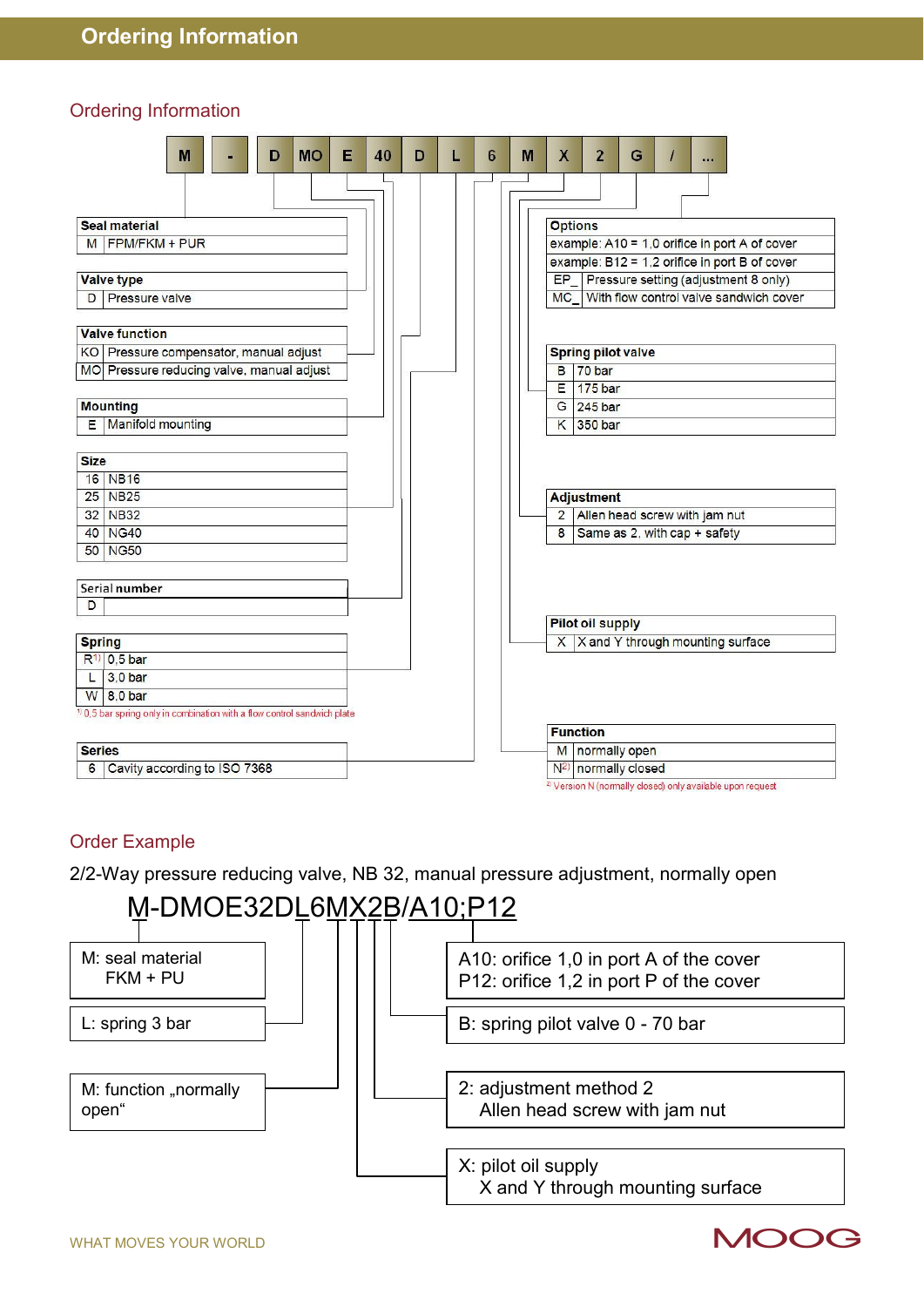#### Order Numbers

Pressure reducing valve with 3 or 8 bar spring (RM cover)

Function: normally open; Adjustment method 2, Spring pilot valve 350 bar, Seals PUR/FKM

| Symbol                         | <b>Size</b> | Spring | ZWD*                      | Type code       |  |
|--------------------------------|-------------|--------|---------------------------|-----------------|--|
|                                | 16          | 3 bar  |                           | M-DMOE16DL6MX2K |  |
| l⊵⊫a                           |             | 8 bar  | $\boldsymbol{\mathsf{x}}$ | M-DMOE16DW6MX2K |  |
| হ                              | 25          | 3 bar  |                           | M-DMOE25DL6MX2K |  |
|                                |             | 8 bar  | $\boldsymbol{\times}$     | M-DMOE25DW6MX2K |  |
| WWW                            | 32          | 3 bar  |                           | M-DMOE32DL6MX2K |  |
| $\frac{1}{21}$<br>Tza∀         |             | 8 bar  | $\boldsymbol{\mathsf{x}}$ | M-DMOE32DW6MX2K |  |
| 7<br>PR                        | 40          | 3 bar  |                           | M-DMOE40DL6MX2K |  |
| PA                             |             | 8 bar  | $\boldsymbol{\mathsf{x}}$ | M-DMOE40DW6MX2K |  |
|                                | 50          | 3 bar  | $\boldsymbol{\mathsf{x}}$ | M-DMOE50DL6MX2K |  |
|                                |             | 8 bar  |                           | not available   |  |
| *ZWD = sandwich cover required |             |        |                           |                 |  |

Pressure reducing valve with sandwich cover flow control valve (1W cover)

Function: normally open; Adjustment method 2, Spring pilot valve 350 bar, Seals PUR/FKM

| Symbol                                             | <b>Size</b> | Spring    | ZWD* | Type code          |  |
|----------------------------------------------------|-------------|-----------|------|--------------------|--|
|                                                    | 16          | $0,5$ bar |      | M-DMOE16DR6MX2K/MC |  |
|                                                    |             |           |      |                    |  |
|                                                    | 25          | $0,5$ bar |      | M-DMOE25DR6MX2K/MC |  |
| ₹                                                  |             |           |      |                    |  |
|                                                    | 32          | $0,5$ bar |      | M-DMOE32DR6MX2K/MC |  |
| WZ2<br>Wx J                                        |             |           |      |                    |  |
| <u>≤ 72</u> ° প                                    | 40          | $0,5$ bar |      | M-DMOE40DR6MX2K/MC |  |
| $\overline{AB}$                                    |             |           |      |                    |  |
| pA                                                 | 50          | $0,5$ bar |      | M-DMOE50DR6MX2K/MC |  |
|                                                    |             |           |      |                    |  |
| * no sandwich cover required for these valve types |             |           |      |                    |  |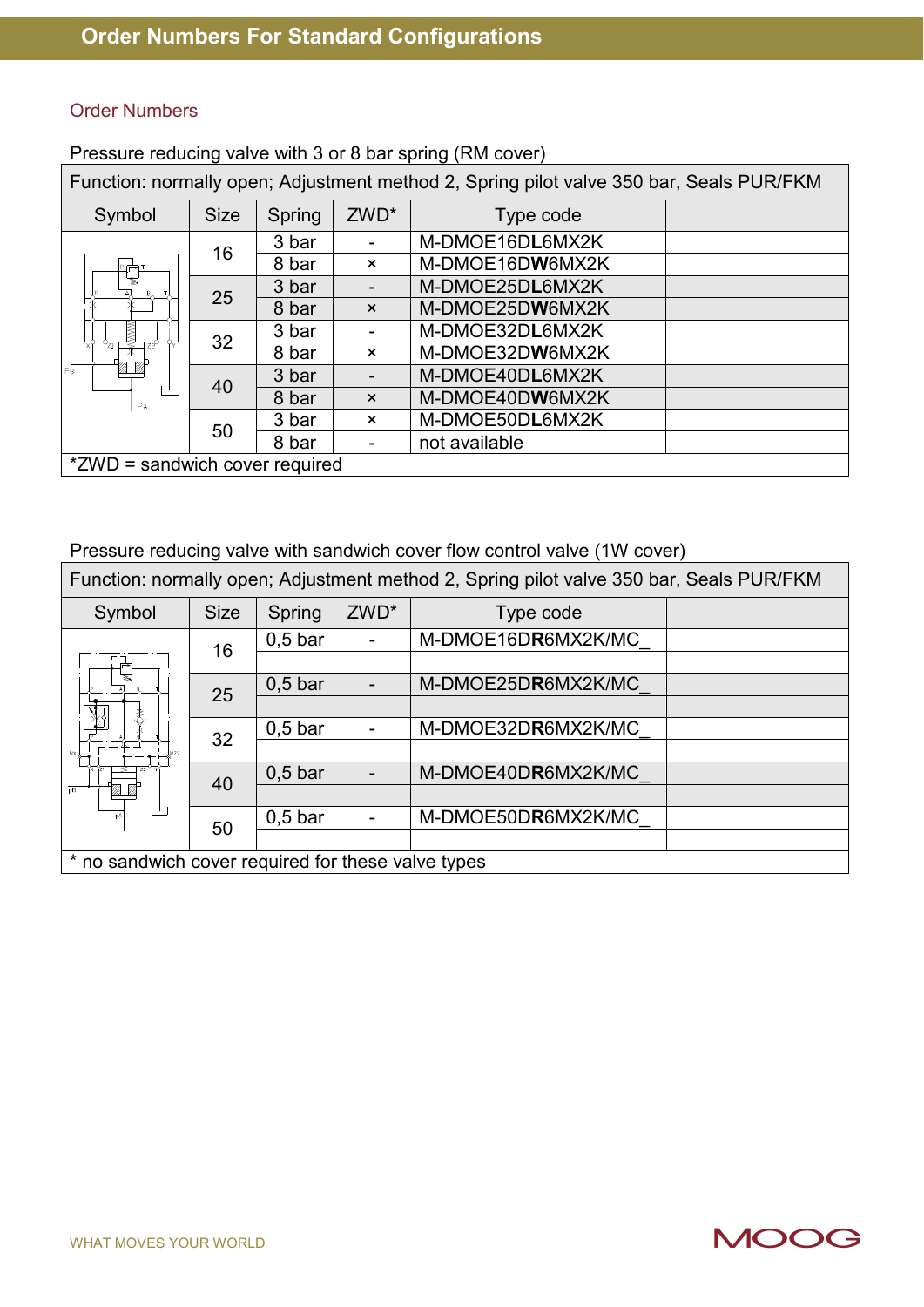As a recognized leader in motion control technologies, Moog offers a full range of services to support our products and ensure that they meet the expectations of customers. Moog experts are the best at helping customers select the right products and ensuring that they run reliably for a long time.

When it is time for new machine commissioning, refurbishment or routine maintenance, our engineers can help to optimize machine performance, minimize downtime and ensure the smooth application of our products.

**Moog Authentic Repair Service™** is designed to provide the highest quality repair services using original equipment parts, the latest design specifications, and highly trained technicians. This ensures that our repaired products will run as well as when they were new.

**With facilities in over 25 countries, Moog is committed to offering convenient local service to our customers.** 

Visit www.moog.com/industrial/worldwide to find the location nearest you for application engineering, repair, or field services.

FOR MORE INFORMATION VISIT **http://www.moog.com/industrial**